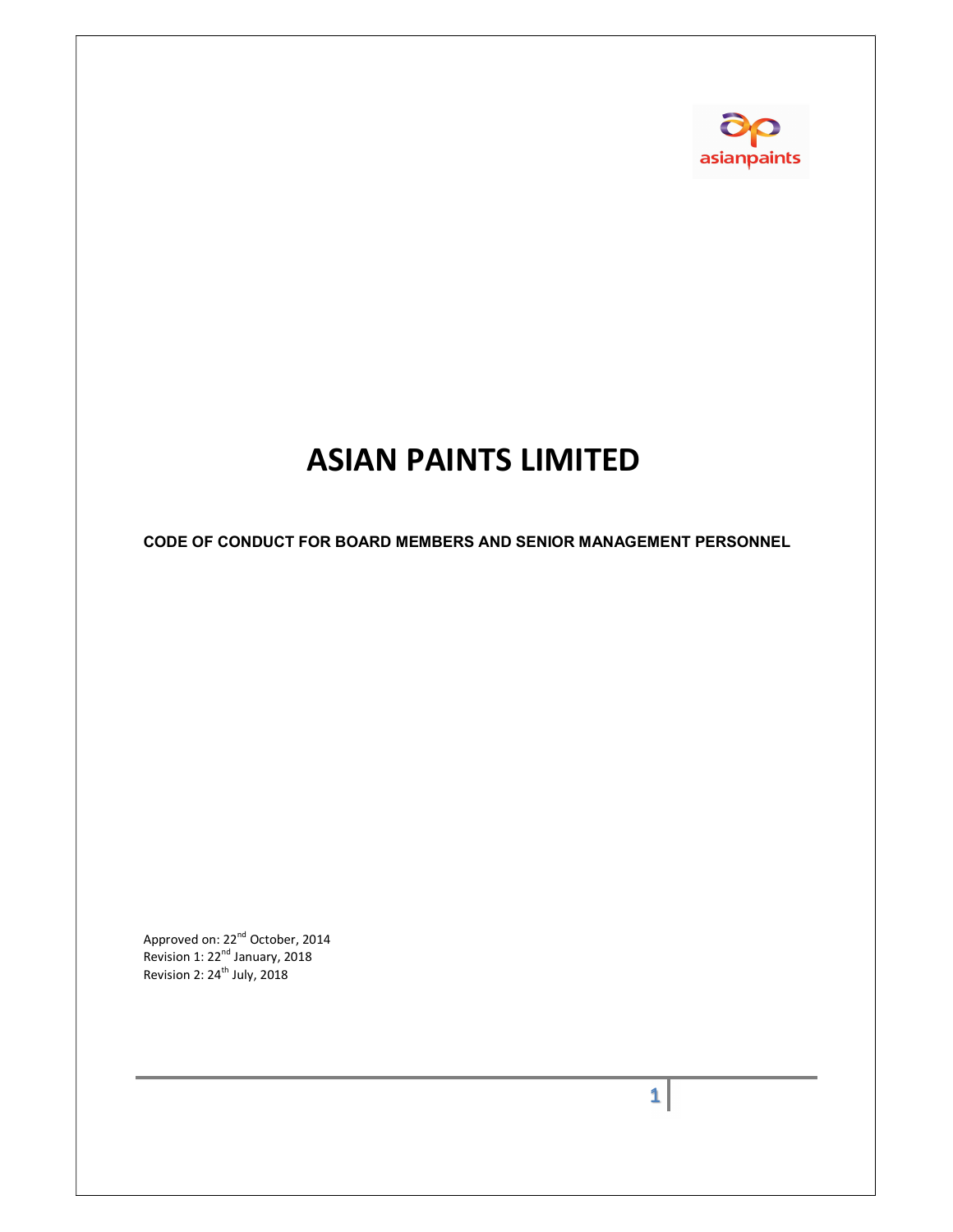

## 1. INTRODUCTION

Asian Paints Limited (the Company) is committed to good corporate governance and has consistently maintained its organizational culture as a remarkable confluence of high standards of Professionalism, Fast Track Growth, Building Shareholder Equity with principles of Fair Play, Ethics and Corporate Governance in spirit.

## 2. APPLICABILITY OF THIS CODE

In view of Regulation 17 of SEBI (Listing Obligation and Disclosure Requirements) Regulations, 2015 (including any statutory modification(s) and/or re – enactment(s) thereof for the time being in force) it is imperative now to formally lay down a Code of Conduct for all Directors and Senior Management Personnel (SMP) (This would comprise all members of management up to M2 grade) of the Company.

Ethical business conduct is critical to our business. Members of the Board and SMP are therefore expected to read and understand this Code, uphold these standards in day-to-day activities, and comply with: all applicable laws; rules and regulations; and all applicable policies and procedures adopted by the Company that govern the conduct of its employees and to ensure that the various stakeholders of the Company are aware, understand and comply with these standards.

Nothing in this Code or in any related communications (verbal or written) thereto shall constitute or be construed to constitute a contract of employment for a definite term or a guarantee of confirmed employment.

You are requested to sign the acknowledgement form at the end of this Code and to return the form to the Head of the Human Resources function of the Company, indicating that you have received, read, understand and agree to comply with this Code. The signed acknowledgement form will be located in your personnel file. As per Regulation 26 (3) of SEBI (Listing Obligation and Disclosure Requirements) Regulations, 2015 (including any statutory modification(s) and/or re-enactment(s) thereof for the time being in force), every director and senior management personnel shall affirm compliance with the code on an annual basis.

## 3. HONEST AND ETHICAL CONDUCT

The Company expects all Board Members and SMP to act in accordance with the highest standards of personal and professional integrity, honesty and ethical conduct, whenever the Company's business is being conducted or at any place where such Board Members and SMP are representing the Company.

 $\mathbf{2}$  |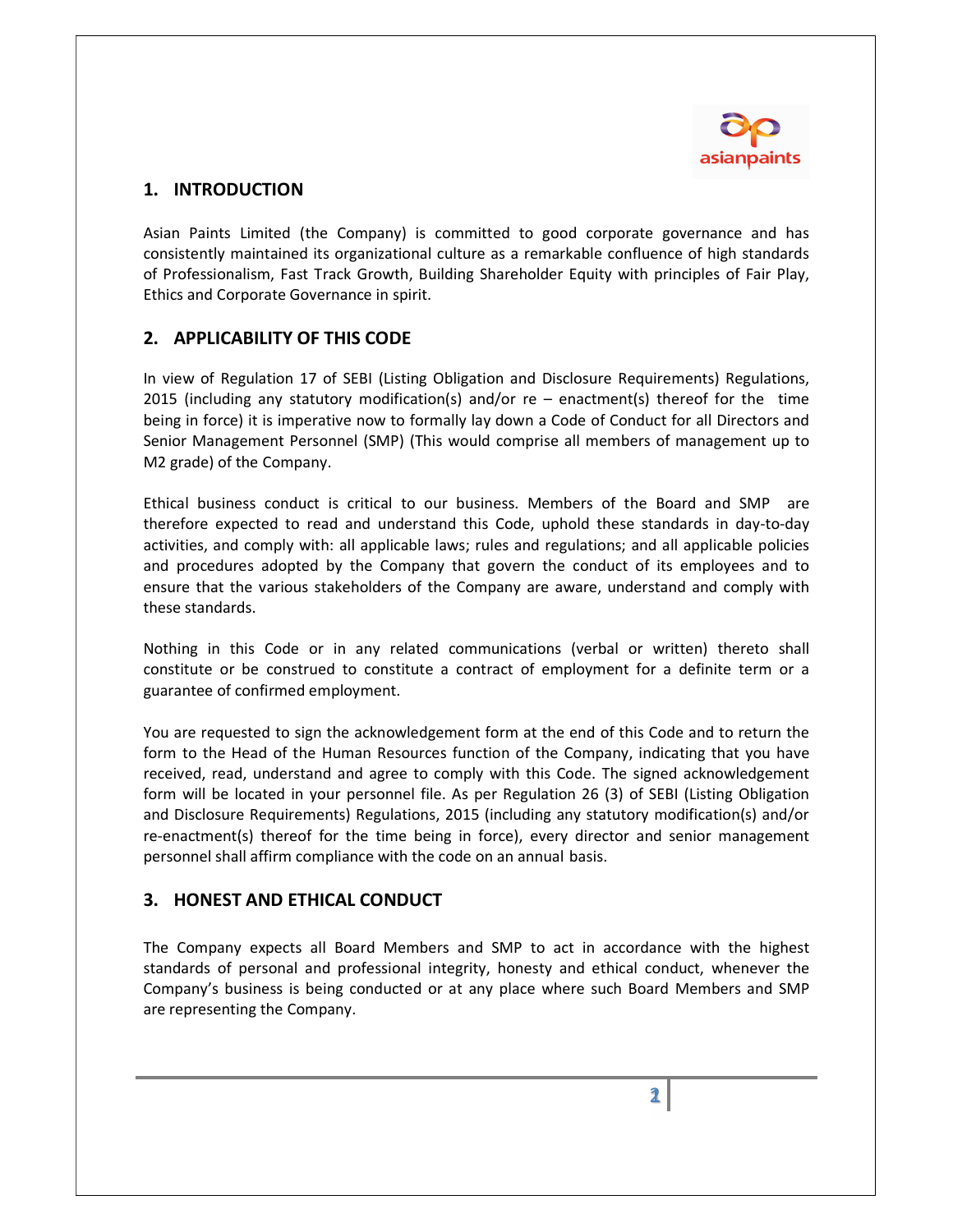

The Company considers honest conduct to be conduct that is free from fraud or deception. The Company considers ethical conduct to be conduct conforming to the accepted professional standards of conduct. Ethical conduct includes ethical handling of actual or apparent conflicts of interest between personal and professional relationships.

## 4. RELATIONSHIP WITH THE COMPANY

#### Conflicts of Interest

The Board Members and SMP of the Company shall not generally engage in any business, relationship or activity which might detrimentally conflict with the interest of the Company or any of its subsidiary.

The main areas of actual or potential conflicts of interest would include the following:

- $\Upsilon$  Financial interest of a Board Member and SMP or his relatives, including the holding of an investment in the subscribed share capital of any company or a share in any firm which is an actual or potential competitor, supplier, customer, distributor, joint venture or other alliance partner of the Company. (The ownership of up to 1 per cent of the subscribed share capital of a publicly held company shall not ordinarily constitute a financial interest for this purpose.)
- $\Upsilon$  A Board Member and SMP of the Company conducting business on behalf of his or her company, or being in a position to influence a decision with regard to his or her company's business with a supplier or customer of which his or her relative is a principal, officer or representative, resulting in a benefit to him/her or his/her relative. However, the Board is to decide whether there is a conflict.

Notwithstanding that such or other instances of conflict of interest exist due to any historical reasons, adequate and full disclosure by the interested Board Members and SMP should be made to the Board of Directors of the Company. It is also incumbent upon every Board Member and SMP to make a full disclosure of any interest which the Board Members and SMP or his/her immediate family relatives, (which would include parents, spouse and dependent children) may have in a company or firm which is a supplier, customer, distributor or has other business dealings with the Company. A list shall be circulated on a half-yearly basis.

Every such disclosure as mentioned above shall be done in writing and shall be placed before the Board and, upon a decision being taken in the matter, the Board Members and SMP concerned will be required to take necessary action as advised to resolve/avoid the conflict, if any.

A Board Member and SMP's duty to the Company demands that he or she generally avoids and discloses actual and apparent conflicts of interest.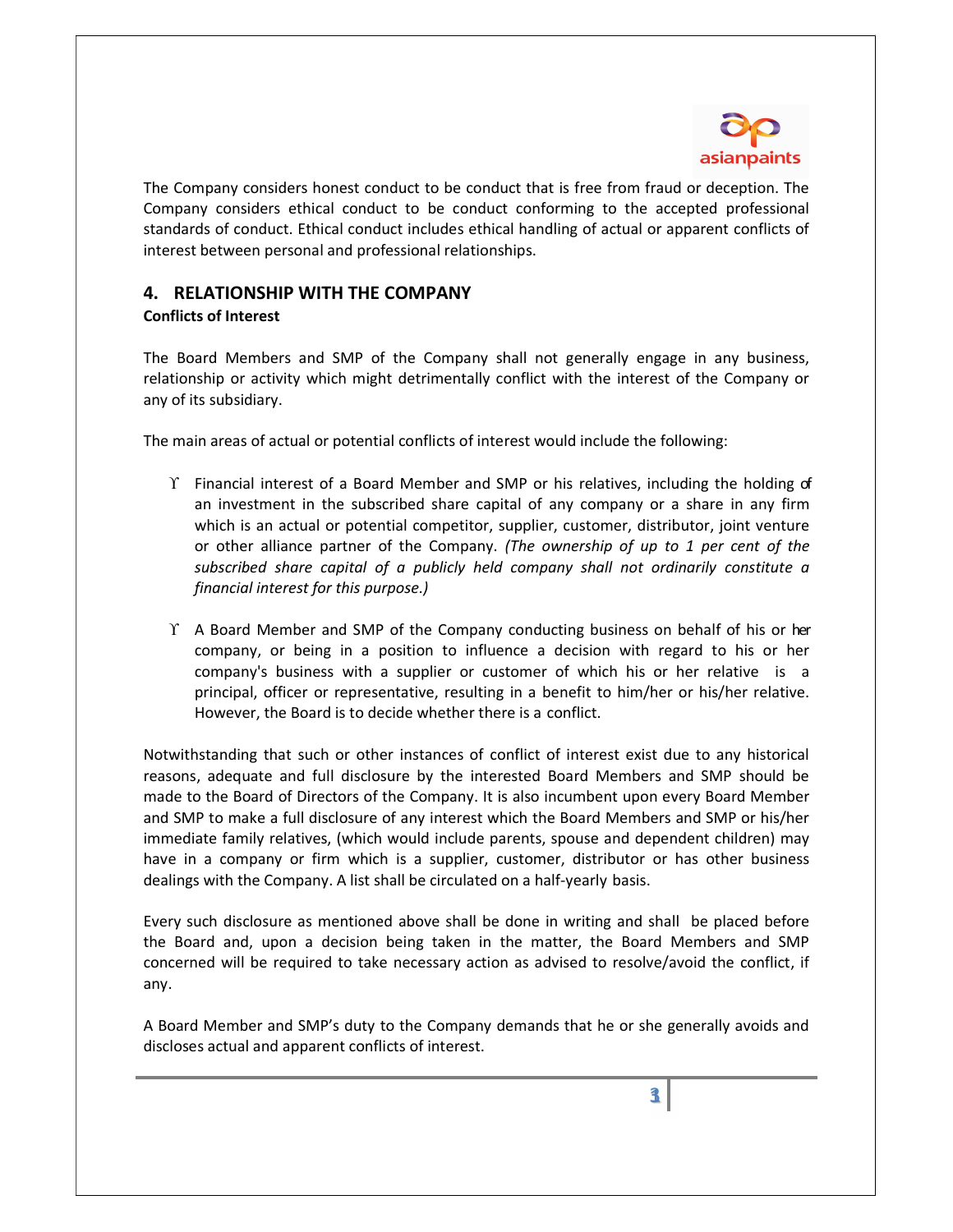

It is a conflict of interest to serve as a director of any Company that competes with the Company. The Company's policy requires that a Board Member and SMP obtain prior approval from the Board of Directors and the Company's Audit Committee before accepting such a directorship.

#### Receiving and making Gifts:

A Board Member and SMP (including his/her immediate family member) shall not accept a gift of any nature from any supplier, vendor, dealer, contractor, customer, competitor or any business associate.

This prohibition does not apply to routine two way exchange of normal business courtesies, which might reasonably be expected to be exchanged in the ordinary course of business

These courtesies include business lunch/dinner and exchange of company diaries and calendars, pens with company logo and the like that are not lavish in any way.

If a gift is inadvertently received it should be promptly returned with a polite note explaining that it is contrary to the Company policy. (A circular on policy regarding gifts has already been issued to all employees by HR). A Board Member and SMP shall conform to the gift policy of the Company.

#### Corporate Opportunities:

The Board Members and SMPs may not exploit for their own personal gain opportunities that are discovered through the use of corporate property, information or position, unless the opportunity is disclosed fully in writing to the Company's Board of Directors and the Board declines to pursue such opportunity.

#### Other Situations:

It would be impractical to attempt to list all possible situations. If a proposed transaction or situation raises any questions or doubts they must be resolved after consultation with the Company's Board of Directors and Audit Committee.

## 5. DUTIES OF INDEPENDENT DIRECTORS AS PER COMPANIES ACT, 2013

The Independent Directors shall abide with the duties of directors and duties of Independent Directors as laid down by the Companies Act, 2013, the Schedules and the Rules made there under (including any statutory modification(s) or re-enactments thereof for the time being in force). The duties of directors as per Section 166 and the duties of Independent Directors in accordance with Schedule IV of the Companies Act, 2013 are appended and marked as Annexure I.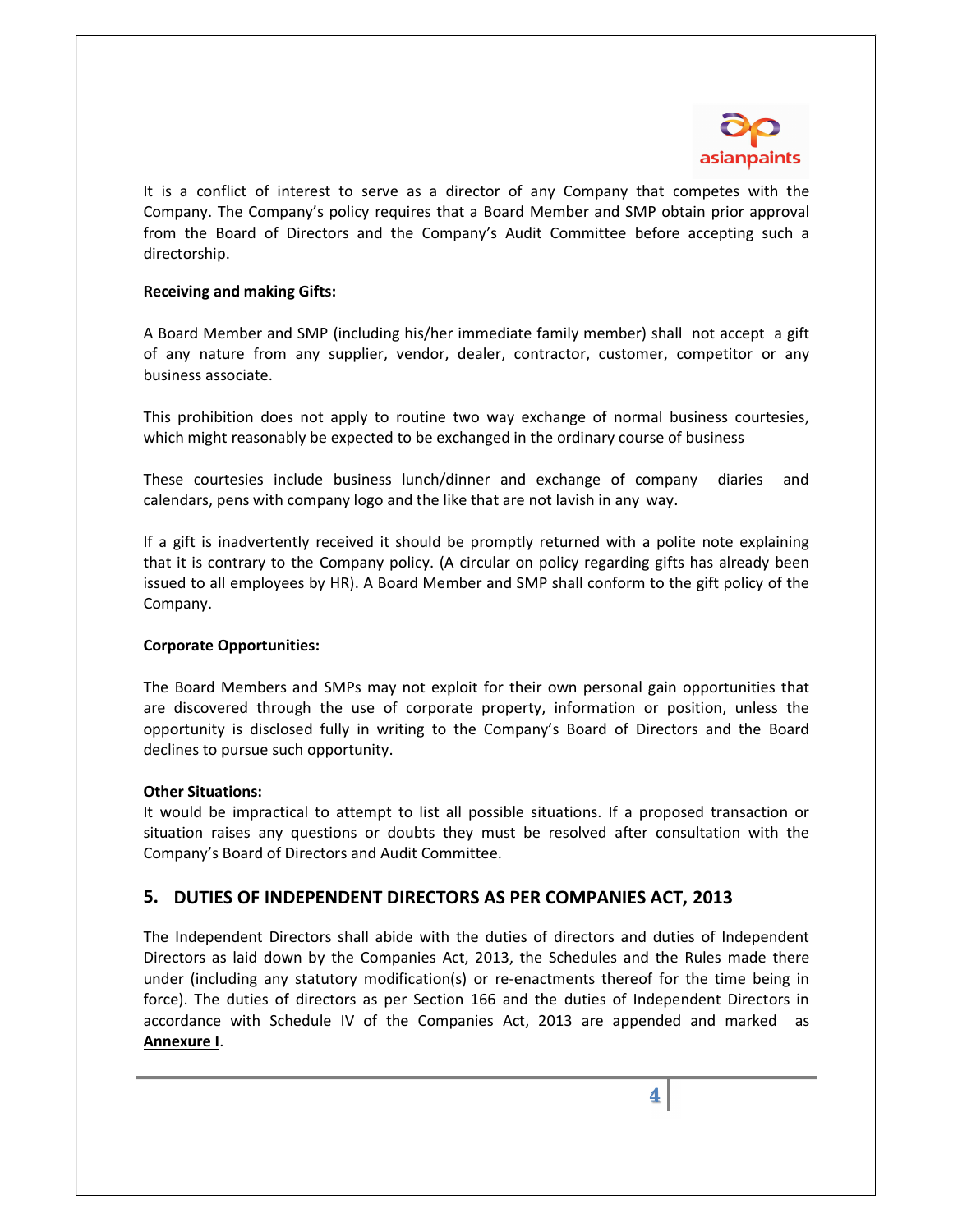

## 6. HEALTH, SAFETY AND ENVIRONMENT

The Company shall strive to provide a safe and healthy working environment and comply, in the conduct of its business affairs, with all regulations regarding the preservation of the environment of the territory it operates in. The Company shall be committed to prevent the wasteful use of natural resources and minimise any hazardous impact of the development, production, use and disposal of any of its products and services on the ecological environment.

Company policy prohibits sexual harassment, harassment based on race, religion, national origin, ethnic origin, color, gender, age, citizenship, veteran status marital status or a disability unrelated to the requirements of the position or any other basis protected by the central, state or local law or ordinance or regulation. If you believe that you have been harassed, submit a complaint to your own or any other company manager. In addition, if you believe you have been sexually harassed, you may submit a complaint to the Head of the Human Resources function.

## 7. ACCOUNTING AND PAYMENT PRACTICES

All transactions be fully and accurately recorded in the Company's books and records in compliance with all applicable laws. All required information shall be accessible to the company's auditors and other authorized persons and government agencies. False or misleading entries, unrecorded funds or assets, or payments without appropriate supporting documentation and approval are strictly prohibited and violate Company policy and the law. There shall be no willful omissions of any company transactions from the books and records. Any willful material misrepresentation of and/or misinformation of the financial accounts and reports shall be regarded as a violation of the Code apart from inviting appropriate civil or criminal action under the relevant laws. Additionally, all documentation supporting a transaction should fully and accurately describe the nature of the transaction and be processed in a timely fashion.

## 8. MAINTAINING AND MANAGING RECORDS

The purpose of this section is to set forth and convey the Company's business and legal requirements in managing records, including all recorded information regardless of medium or characteristics. These records include paper documents, CDs, computer hard disks, email, floppy disks, microfiche, microfilm or all other media. The Company is required by local, state, foreign and other applicable laws, rules and regulations to retain certain records and to follow specific guidelines in managing its records.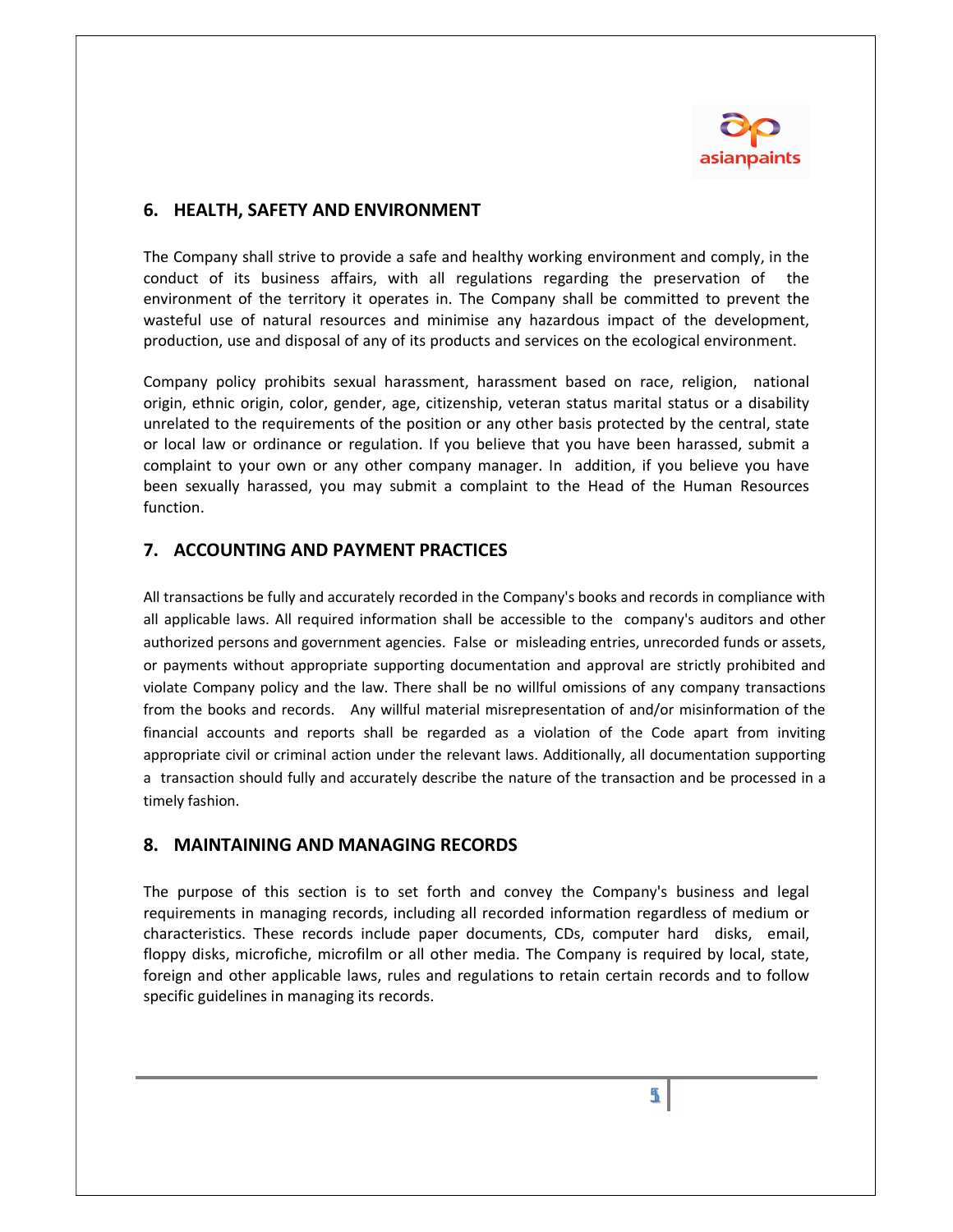

#### COMPANY RECORDS:

The results of operations and the financial position of the Company must be recorded in accordance with the requirements of law and generally accepted accounting principles. It is Company policy, as well as a requirement of law, to maintain books, records and accounts that in reasonable detail accurately and fairly reflect the business transactions and disposition of assets of the Company.

The integrity of the Company's accounting and financial records is based on the accuracy and completeness of the basic information supporting entries to the Company's books of accounts. The Board Members and SMP involved in creating, processing and recording such information are held responsible for its integrity. Every accounting or financial entry should reflect exactly what is described by the supporting information.

There must be no concealment of information from (or by) management, or from the Company's internal or independent auditors. No payment on behalf of the Company shall be approved or made with the intention or understanding that any part of such payment is to be used for any purpose other than that described by the documents supporting the payment.

No false or misleading entries may be made in any books or records of the Company for any reason, and no fund, asset or account of the Company may be established, acquired or maintained for any purpose unless such fund, asset or account is properly reflected in the books and records of the Company. No corporate funds or assets should be used for any unlawful or improper purpose.

Revenue and expenses should be properly recognized on a timely basis. Assets and liabilities should be properly recorded and appropriately valued.

## 9. PROTECTING COMPANY'S ASSETS AND CONFIDENTIAL INFORMATION

#### Protecting company assets:

The assets of the company should not be misused but employed for the purpose of conducting the business for which they are duly authorised. These include tangible assets such as equipment and machinery, systems, facilities, materials, resources as well as intangible assets such as patents, trademarks, proprietary information, relationships with customers and suppliers, etc.

#### Confidential Information:

The Company's confidential information is a valuable asset. The Company's confidential information including product architectures; source codes; product plans and road maps;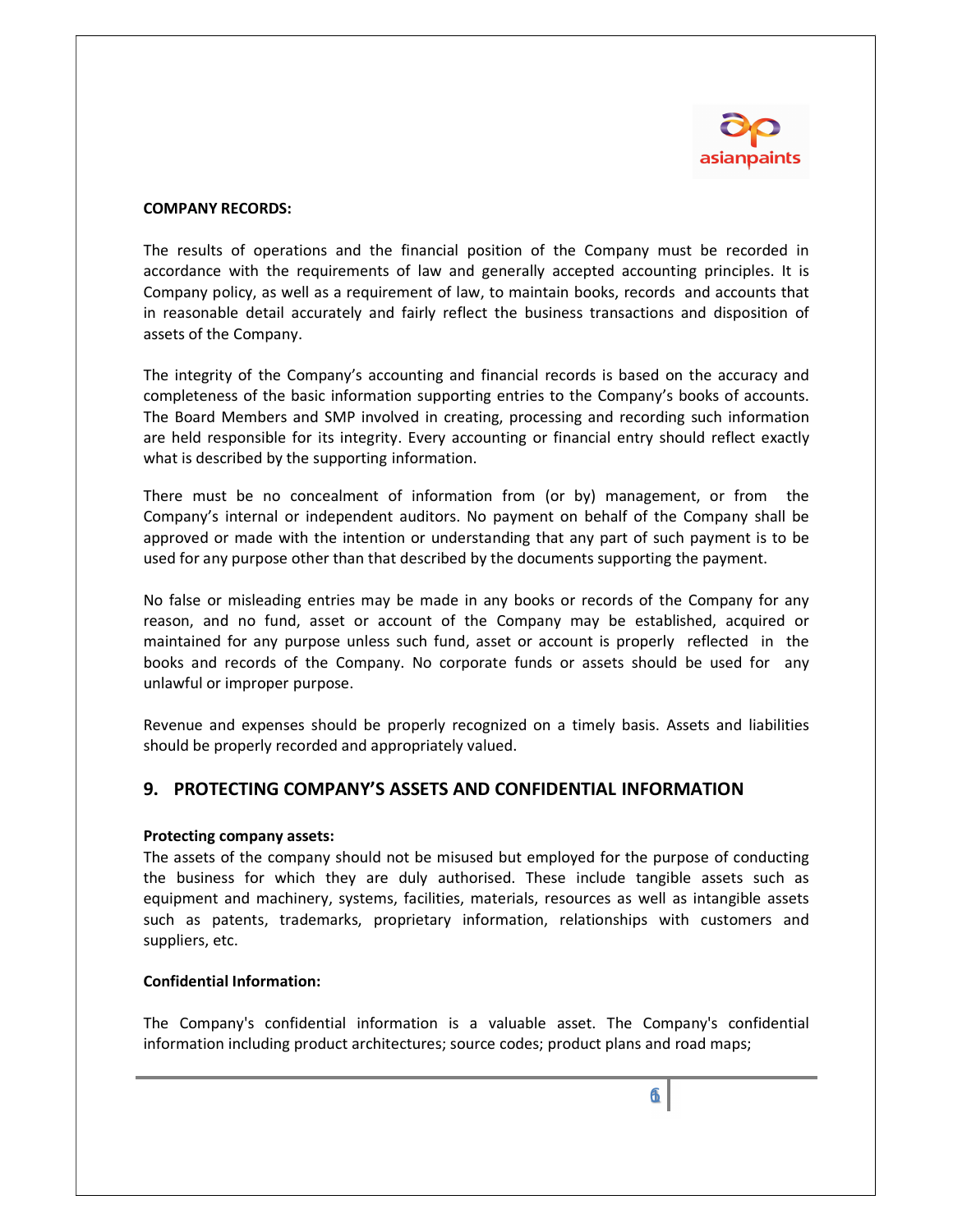

names and lists of customers, dealers, and employees; and financial information. This information is the property of the Company and may be protected by patent, trademark, copyright and trade secret laws. All confidential information must be used for Company's business purposes only. Every Board Member and SMP must safeguard it.

This responsibility includes not disclosing the Company confidential information such as information regarding the Company's services or business over the Internet. The Board Members and SMPs are also responsible for properly labelling any and all documentation shared with or correspondence sent to outside counsel as "Attorney- Client Privileged". This obligation extends to confidential information of third parties, which the Company has rightfully received under Non-Disclosure Agreements.

Obligations of the Board Members and SMPs with respect to Company Confidential Information are:

- Not to disclose this information to persons outside of the Company without prior approval of the Chairman/Board. Not to use this information for the Board Member and SMP's own benefit or the benefit of persons outside of Company.
- Not to disclose this information to other Company employees except on a "need to know" or "need to use" basis and then only with a strong statement that the information is confidential.
- Company confidential information is not always of a technical nature. Such information can also include business research, new product plans, strategic objectives, any unpublished financial or pricing information, employee, customer and vendor lists and information regarding customer requirements, preferences, business habits and plans. This list, while not complete, suggests the wide variety of information that needs to be safeguarded.
- If any Board Member and SMP leaves Company, his or her obligation to protect Company confidential information continues until the information becomes publicly available.
- A Board Member and SMP should not disclose the Company's confidential information to anyone or use it to benefit anyone other than the Company without the prior written consent of the Board of Directors.
- A Board Member and SMP shall not use or proliferate information which is not available to the investing public and which therefore constitutes insider information for making or giving advice on investment decisions on the securities of the Company on which such insider information has been obtained.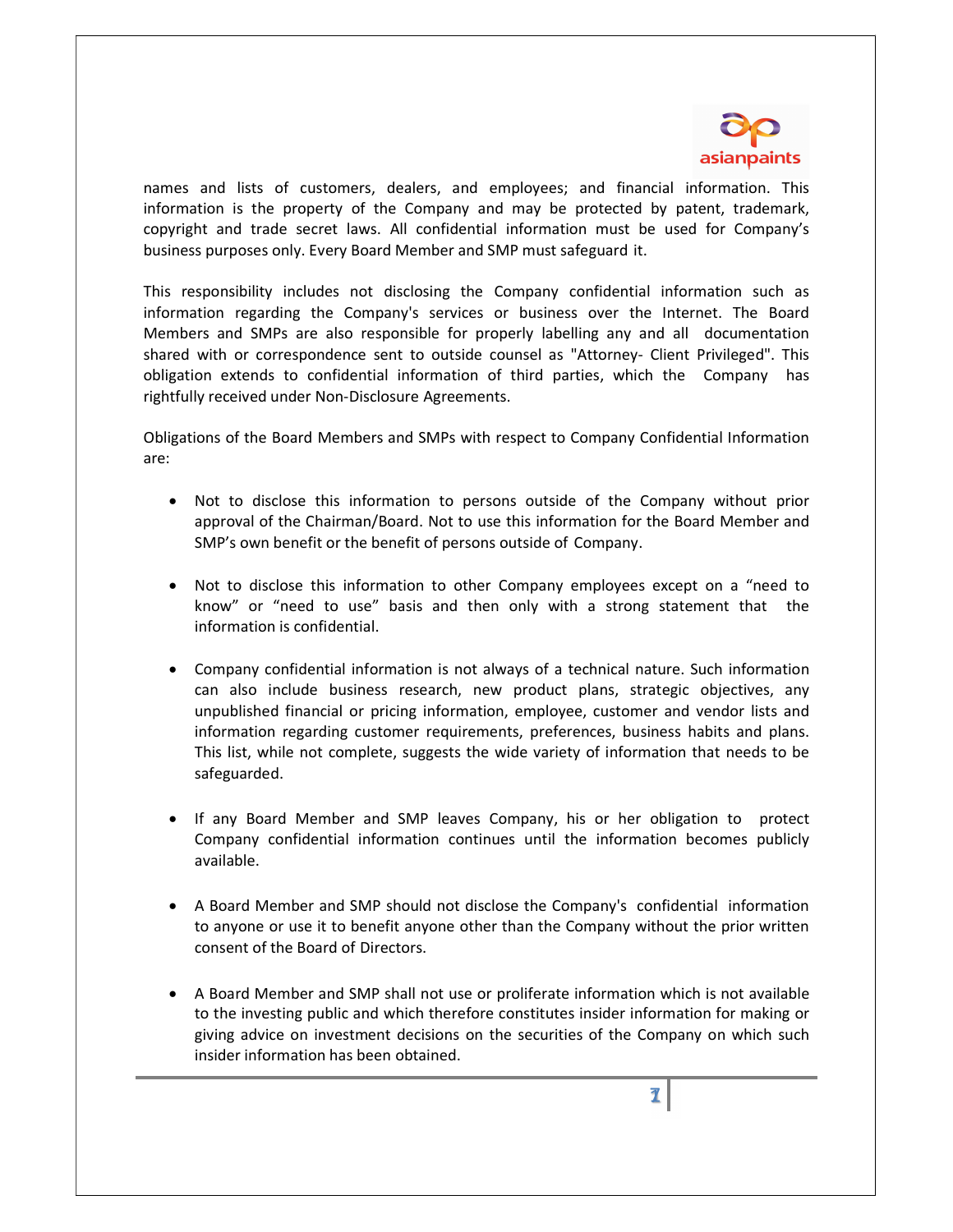

Such insider information might include the following:

- acquisition and divestiture of businesses or business units;
- financial information such as profits, earnings and dividends;
- announcement of new product introductions or developments;
- asset revaluations;
- investment decisions/plans;
- restructuring plans;
- major supply and delivery agreements'
- raising finances.

## 10. AGREEMENT INVOLVING COMPENSATION OR PROFIT SHARING IN CONNECTION WITH DEALINGS IN SECURITIES OF THE COMPANY

No Director(s)/employee(s) of the Company shall enter into any agreement for himself or on behalf of any other person, with any shareholder or any other third party with regard to compensation or profit sharing in connection with dealings in the securities of the Company, unless prior approval for the same has been obtained from the Board of Directors of the Company as well as public shareholders by way of an ordinary resolution.

Director(s)/Employee(s) shall forthrightly disclose any subsisting or expired agreement entered into by himself or on behalf of any other person to the Company Secretary/Compliance Officer.

## 11. DISCLOSURE TO THE STOCK EXCHANGES AND PUBLIC

It is the Company's policy to provide full, fair, accurate, timely and understandable disclosure in reports and documents that are to be filed with or submitted to, the stock exchanges where the Company's shares are listed, statutory authorities and in our other public communications. Accordingly, Board Member and SMP must ensure the compliance with such disclosure controls and procedures. All Board Members and SMP must also respect the confidentiality of information acquired in the course of one's work except when authorized or otherwise legally obligated to disclose.

## 12. RESPONDING TO INQUIRIES FROM THE PRESS AND OTHERS

The requests for financial or business information about Company from the media, press, financial community, the Securities and Exchange Board of India or other regulators or the public must be referred to the CFO & Company Secretary.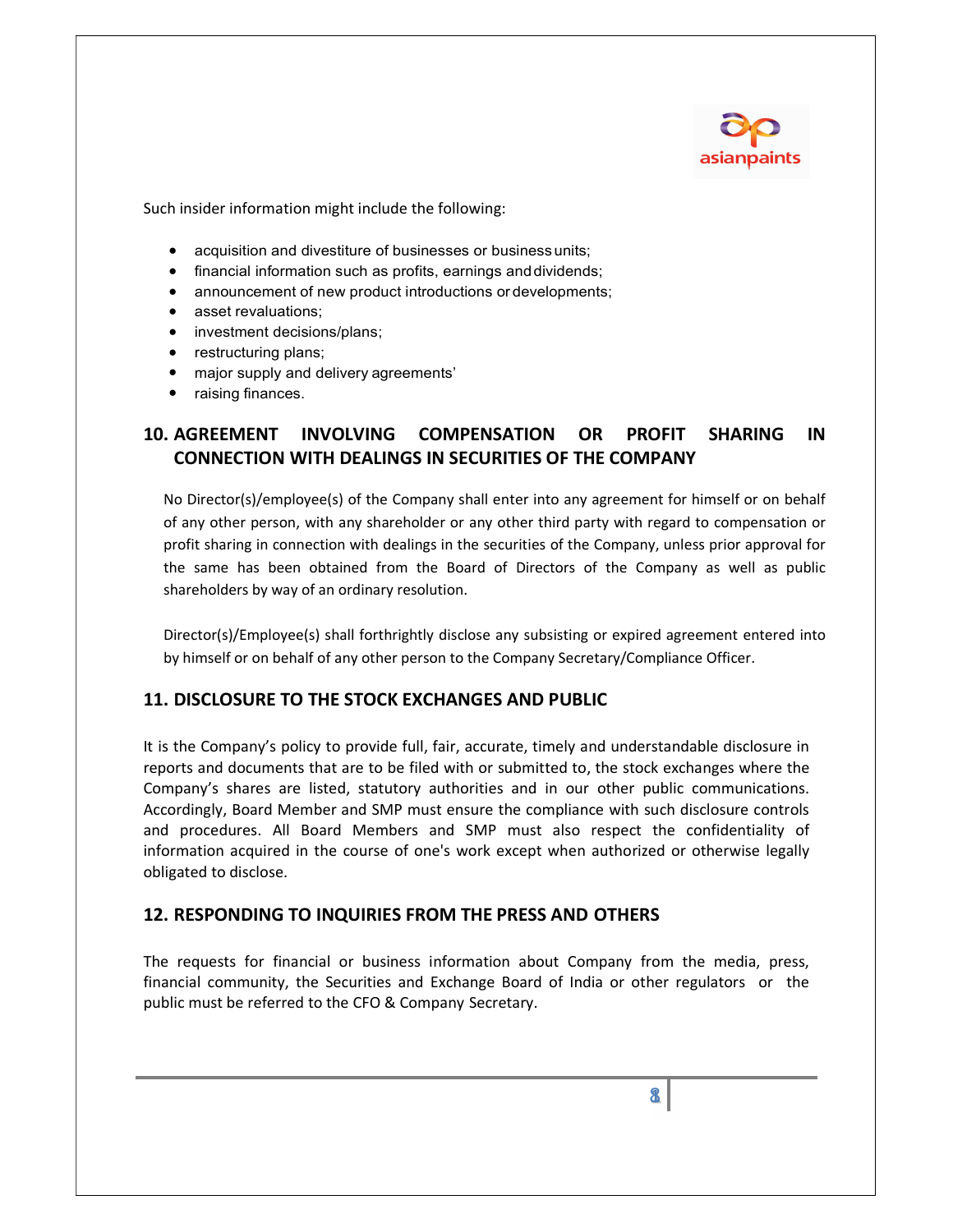

### 13. COMPLIANCE WITH GOVERNMENT LAWS, RULES AND REGULATIONS

The Board Members and SMP must comply with all applicable governmental laws, rules and regulations. The Board Members and SMP must acquire appropriate knowledge of the legal requirements relating to their duties sufficient to enable them to recognize potential dangers, and to know when to seek advice from the finance department. If the ethical and professional standards set out in the applicable laws and regulations are below that of the code, then the standards of the code shall prevail.

## 14. SHAREHOLDERS

The Company shall be committed to enhance shareholder value and comply with all regulations and laws that govern shareholders' rights. The board of directors of the Company shall duly and fairly inform its shareholders about all relevant aspects of the company's business, and disclose such information in accordance with the respective regulations.

## 15. VIOLATIONS OF THE CODE

It is a part of the Board Members and SMP job, and his/her ethical responsibility to help enforce this Code. The Board Members and SMP should be alert to possible violations and report this to the Company Secretary or the Head of the Human Resources function. The Board Members and SMP should cooperate in any internal or external investigations of possible violations.

Actual violations of law, this code, or other Company policies or procedures, should be promptly reported to the Company Secretary or the Head of the Human Resources function of the Company. The Company will take appropriate action against those whose actions are found to violate the Code or any other policy of the Company.

## 16. WAIVERS AND AMENDMENTS TO THE CODE

The Company is committed to continuously reviewing and updating our policies and procedures. Therefore, this Code is subject to modification. Any amendment or waiver of any provision of this Code must be approved in writing by the Company's board of directors and promptly disclosed on the Company's website and in applicable regulatory filings pursuant to applicable laws and regulations, together with details about the nature of the amendment or waiver.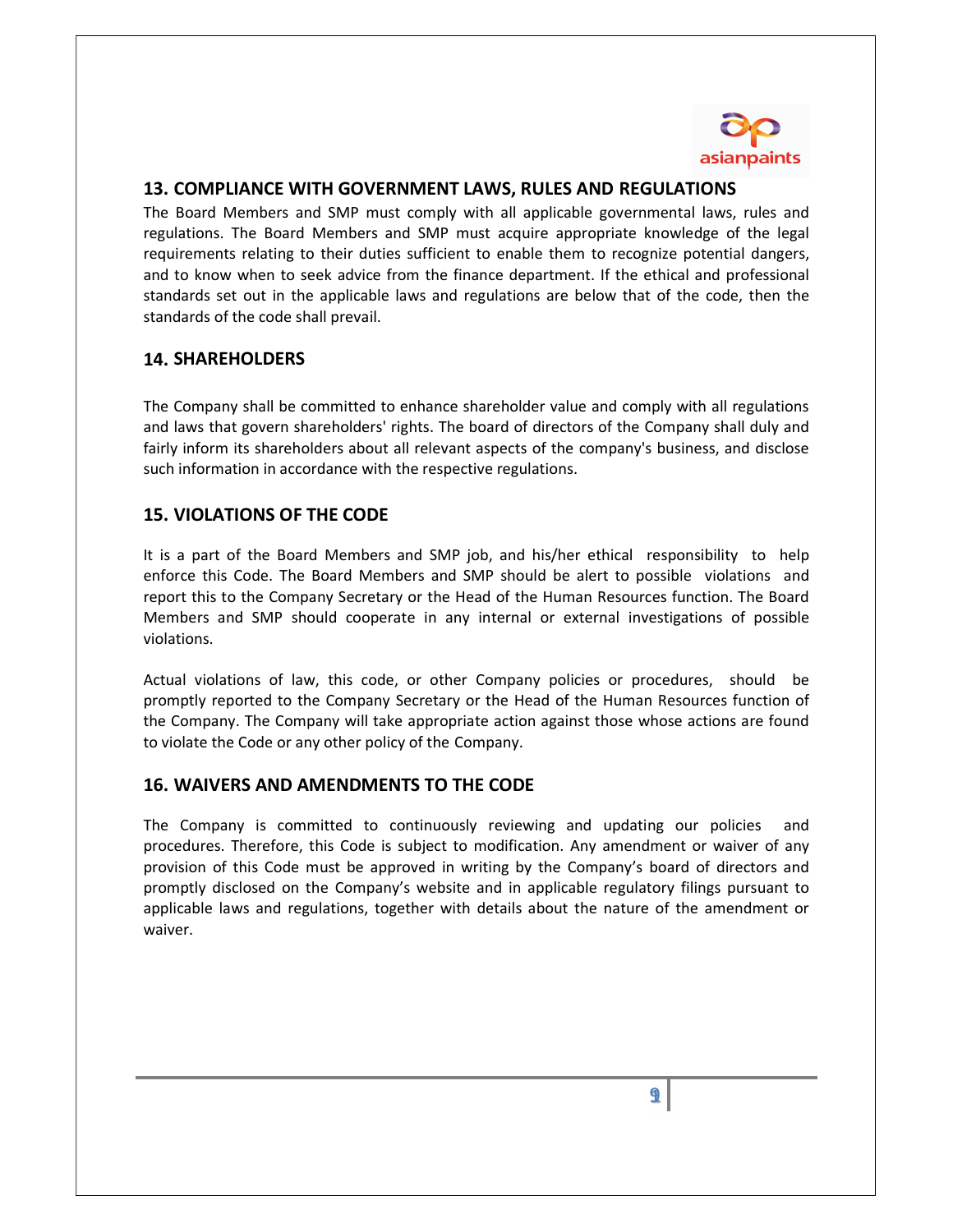

#### ACKNOWLEDGMENT

I have received and read the Company's Code of Conduct and Ethics for Board of Directors and Senior Management Personnel (SMP).

I understand and agree to comply with the standards and policies contained in the above mentioned Code of Conduct and understand that there may be additional policies or laws specific to my job.

| Name of the Director / SMP |  |
|----------------------------|--|
|                            |  |
| Employee Code              |  |
|                            |  |
| Designation                |  |
|                            |  |
| Location                   |  |
|                            |  |
| Reporting to               |  |
|                            |  |
| Signature                  |  |
|                            |  |
| Date                       |  |

Please sign and return this form to the Head of the Human Resources function of the **Company**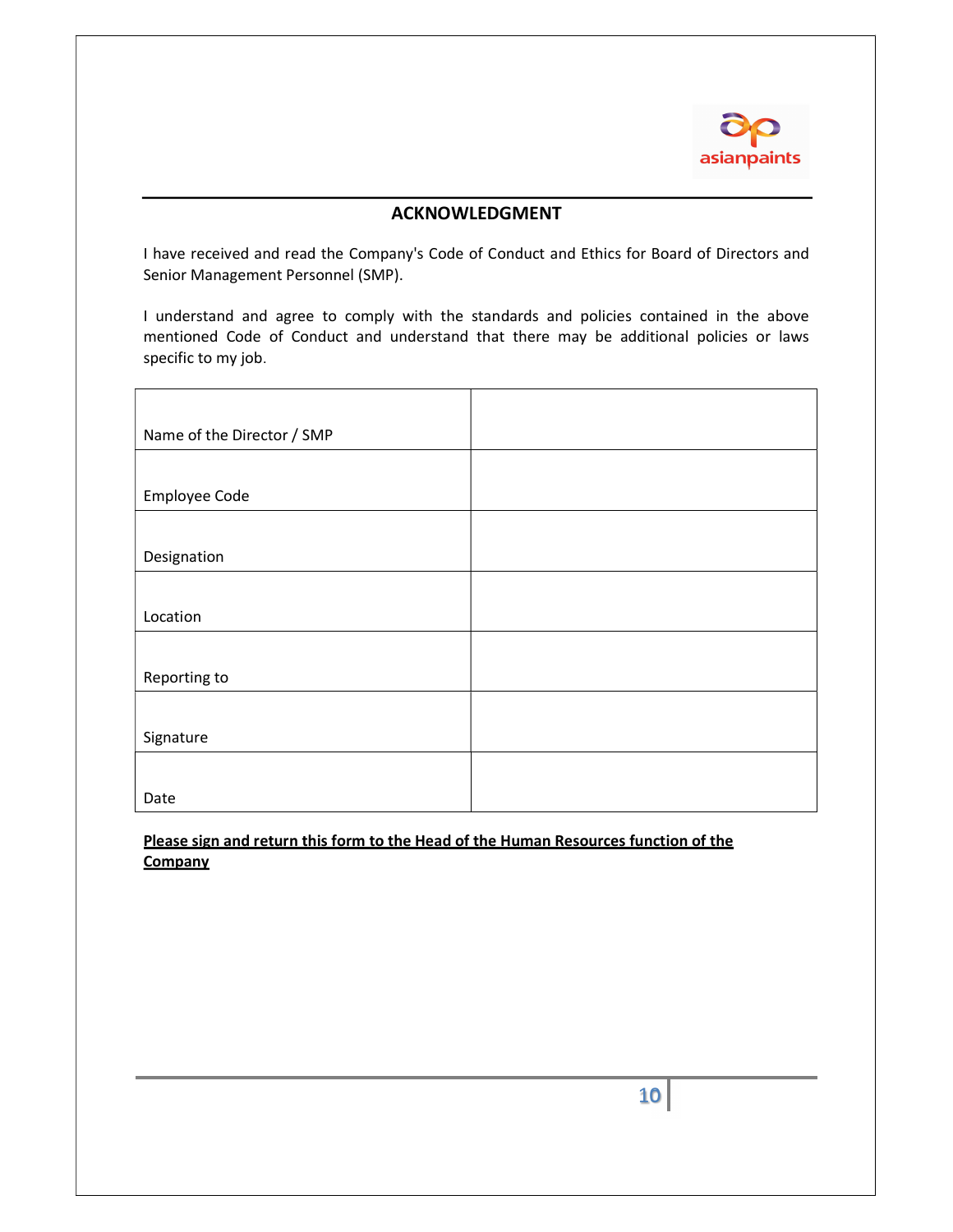

#### ANNEXURE I – DUTIES OF DIRECTORS UNDER SECTION 166 OF THE COMPANIES ACT, 2013 AND CODE FOR INDEPENDENT DIRECTORS – SCHEDULE IV OF THE COMPANIES ACT, 2013

#### Duties of directors:

166. (1) Subject to the provisions of this Act, a director of a company shall act in accordance with the articles of the company.

(2)A director of a company shall act in good faith in order to promote the objects of the company for the benefit of its members as a whole, and in the best interests of the company, its employees, the shareholders, the community and for the protection of environment.

(3)A director of a company shall exercise his duties with due and reasonable care, skill and diligence and shall exercise independent judgment.

(4)A director of a company shall not involve in a situation in which he may have a direct or indirect interest that conflicts, or possibly may conflict, with the interest of the company.

(5)A director of a company shall not achieve or attempt to achieve any undue gain or advantage either to himself or to his relatives, partners, or associates and if such director is found guilty of making any undue gain, he shall be liable to pay an amount equal to that gain to the company.

(6)A director of a company shall not assign his office and any assignment so made shall be void.

# SCHEDULE IV [See section 149(8)] CODE FOR INDEPENDENT DIRECTORS

#### Duties:

The independent directors shall—

- (1) undertake appropriate induction and regularly update and refresh their skills, knowledge and familiarity with the company;
- (2) seek appropriate clarification or amplification of information and, where necessary, take and follow appropriate professional advice and opinion of outside experts at the expense of the company;
- (3) strive to attend all meetings of the Board of Directors and of the Board committees of which he is a member;